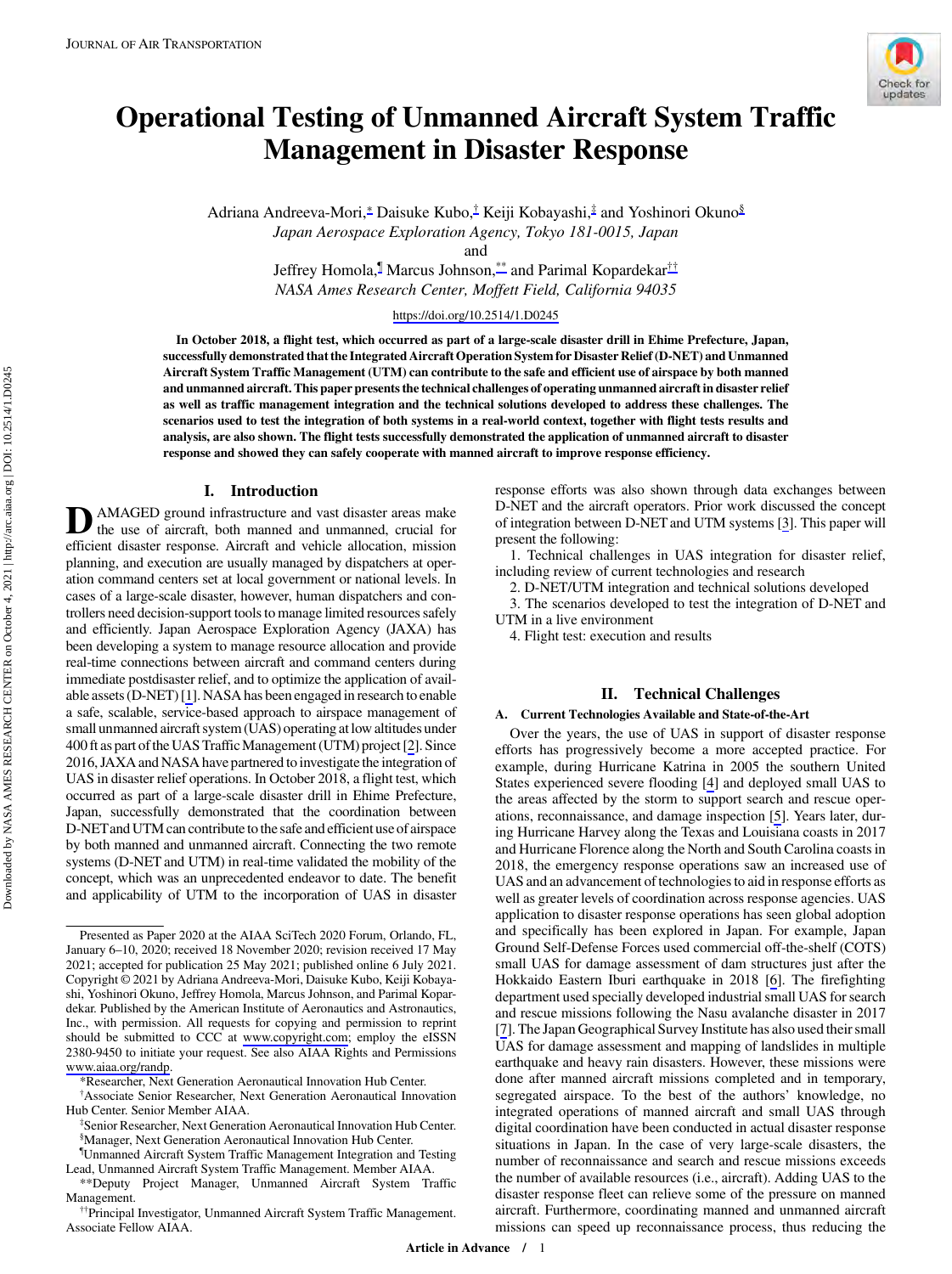regional gaps in the relief operations and minimize the number of casualties.

In current-day operations, manned and unmanned vehicles are coordinated by dispatchers at disaster response command centers that are set up on short notice by local prefectural governments. Disaster response aircraft are involved in various missions, such as general reconnaissance, search, rescue, and transportation of personnel and goods. When the disaster is not spread over a large area, the relatively fewer number of response vehicles involved allows the dispatchers to maintain situation awareness and assign the most appropriate mission to each vehicle while tracking mission progress. However, as the scale of the disaster grows, human controllers need a decision support system to aid in the management of available resources safely and optimally. Even in such a case, however, when aircraft belong to different organizations (e.g., Japan Self-Defense Forces, fire departments, and medical services), real-time telemetry and mission-related information cannot be shared as no common operational platform exists.

To address the above issues, Japan Aerospace Exploration Agency (JAXA) has been developing technologies for disaster relief (D-NET) in two main directions. First, to speed up data acquisition and reduce the errors during voice transmissions when assigning missions, JAXA developed a system for real-time data transmission. The system enables a real-time connection between the pilot of a disaster relief aircraft and a ground server (more details can be found in [[1](#page-10-0)]). The D-NET system, being installed on fire department helicopters and used in nominal and off-nominal operations, has already proven to solve the problems of delayed and erroneous transmissions. Based on that foundation, the continued line of research in D-NET has been the development of an integrated aircraft operation system to support information acquisition, mission planning, and decision making by using and coordinating manned vehicles, unmanned vehicles, and satellites. The objectives in this area are to acquire data efficiently from available sources (e.g., satellites, helicopters, and unmanned aircraft systems) and to analyze these data in order to provide optimal resource allocation and flight trajectory plans for response vehicles, which can in turn be integrated and applied in actual rescue operations. D-NET functions are summarized in Fig. 1. The system has three main blocks: 1) data/information acquisition, 2) optimal planning, and 3) operation execution. D-NET makes use of the capabilities of each vehicle and optimizes the overall performance of the system by assigning missions according to the vehicle's equipage, state, and location. In terms of UAS applications, D-NET plans and assigns data acquisition missions to UAS in order to spare resources from the manned aircraft fleet so that more helicopters can be assigned to rescue missions. D-NET's strategic planning capabilities can efficiently assign missions and generate flight plans for large disaster areas (e.g., very wide-scale disaster exceeding  $15,000 \text{ km}^2$ ) and multiple vehicles (e.g., 50) vehicles). More details on the optimization algorithm can be found in our past work [[8](#page-10-0)].

So far, the focus of research on UAS applications in disaster response has been on single or small numbers of aircraft operations. Although the growth and advancement of UAS technologies in disaster response situations has increased, the use of UAS to support emergencies is still limited by the manual coordination that is needed to safely operate multiple aircraft in a common area. Currently, there is no existing system established to manage the coordination between multiple UAS operators and provide the situation awareness needed to safely operate together. Additionally, the coordination between manned and unmanned missions is only done during preflight preparations. The lack of coordination and situation awareness limits the use of UAS: the adaptability of changing UAS missions based on dynamic conditions degrades the level of safety as the number of UAS operations increases in a given area. Situation awareness is critical for aircraft operators as well as response managers in developing and maintaining an accurate assessment of the current deployment of assets and status of operations, which would aid in a more integrated and informed decision-making process. In 2015, NASA formally embarked on the development and maturation of a UAS Traffic Management (UTM) concept, including the technical development and testing of the associated communication, data, and information architecture. NASA's UTM technology was developed and tested with industry partners through a series of increasingly complex operational environments [[9](#page-10-0)].

The objectives of UTM are to enable a safe and scalable approach to support the use of small UAS operations in low-altitude airspace, providing flexibility in use of the airspace where possible and structure where necessary. The integration of Public Safety entities and their operations into the UTM ecosystem has been a consistent focus area throughout the development and demonstrations. The UTM technology development and assessments have focused on the ability to provide common situation awareness for operators and stakeholders, strategic airspace deconfliction, operation prioritization, and coordination of dynamic changes to operation intent. These capabilities support the extension of the UTM concept and technologies to disaster response efforts and provide the necessary coordination and situational awareness to facilitate a more efficient response. However, the traditional focus with regard to air assets and disaster response has been on manned aircraft operations. As a result, there are certain challenges in the further integration of UAS with manned

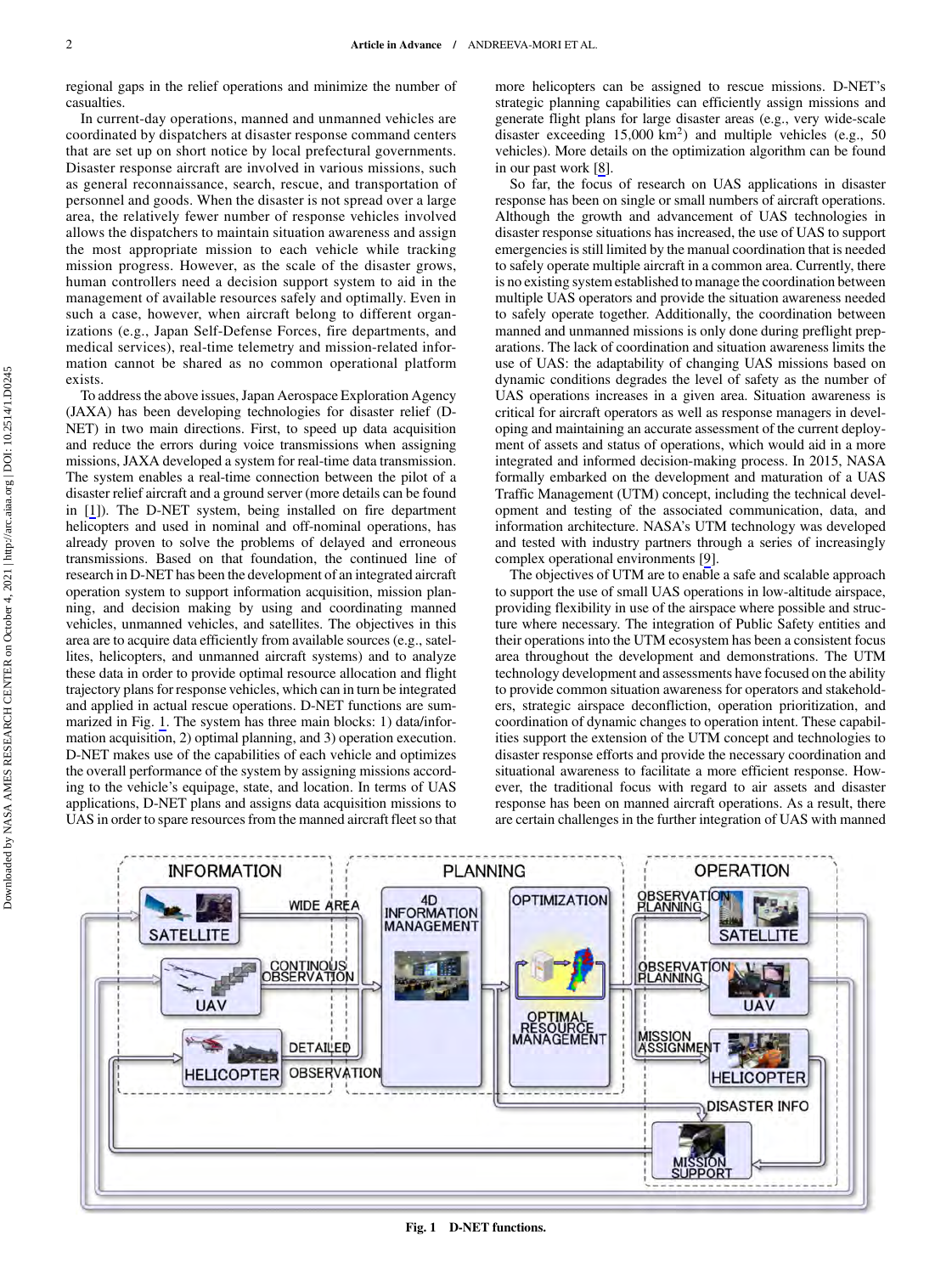Table 1 Complementary functions of D-NET and UTM systems

| Function                                           | D-NET | ΤM |
|----------------------------------------------------|-------|----|
| Preflight operation phase                          |       |    |
| Aircraft mission assignment optimization           |       |    |
| Aircraft route optimization                        |       |    |
| Strategic deconfliction: Operation Plan            |       |    |
| Strategic deconfliction: Mission Assignment        |       |    |
| Operational intent sharing                         |       |    |
| Data request (e.g., request for satellite imagery) |       |    |
| Priority operation handling                        |       |    |
| In-flight operation phase                          |       |    |
| In-flight mission monitoring                       |       |    |
| Onboard mission support (D-PAS)                    |       |    |
| Operational intent sharing                         |       |    |
| Conformance monitoring                             |       |    |
| Priority operation handling                        |       |    |

aircraft into the overall response that require further research. The capabilities of the D-NETand UTM systems have been recognized as highly complementary, as shown in Table 1. The integration of the two systems provides an avenue toward overcoming the challenges of effectively integrating manned and unmanned systems in disaster response situations.

#### B. Preflight (Flight-Planning) Phase Challenges

The technical challenges associated with UAS integration in disaster relief can be divided into preflight, in-flight, and postflight phases. This paper will focus primarily on technologies that address the preflight and in-flight challenges. However, the authors acknowledge that further research and development to support efficiencies in postflight operations (e.g., transferring data from UAS to operations command centers) is needed. In the following subsections, the challenges associated with each phase are posed with the solution implemented and tested to address the stated challenges.

During the preflight phase, the following challenges should be addressed:

1) Are missions optimally assigned considering available resources and disaster area?

In the immediate aftermath of a large-scale disaster, demand (search and rescue missions) exceeds available resources (manned and unmanned aircraft, ground vehicles, etc.), which makes vehicle assignment and route planning an optimization problem. Vehicle routing has been subject to multiple studies [[10,11](#page-10-0)], but the scale of the problem and fleet heterogeneity pose a problem in real-world applications. There have been several approaches to model the reconnaissance problem. Assuming that the entire disaster area needs to be covered, the problem becomes equivalent to the search grid problem once the disaster area is broken down into cells of appropriate size to reflect the reconnaissance capabilities of each aircraft. There has been extensive research on vehicle path planning, in most cases robot path planning. Applied methods include genetic algorithms [\[12](#page-10-0)], Markov decision processes [\[13](#page-10-0)], ant colony algorithms [\[14](#page-10-0)], and neural networks [[15\]](#page-10-0), to name a few. When the area is discretized into grids in which centers are modeled as nodes, the problem can be referred to as the classic traveling salesman problem as well. In all of the above research papers, however, the size of the instances cannot reflect adequately the number of observation grids of the disaster area. For an aircraft to obtain sufficient view of the area, flying above a grid 1 km on each side or smaller is preferable. In the case of a large-scale disaster, where the system under development is likely to be applied, this would result in at least 10;000 cells∕nodes. In D-NET's optimizer, the system first clusters the cells and then looks for the best route within each cluster. This particular challenge, however, will be addressed in a follow-on publication.

2) Are the planned missions free of conflicts in the airspace?

Disaster relief missions are often performed by vehicles belonging to different organizations, which do not necessarily coordinate their planning. D-NET centralized mission assignment and flight planning to solve this issue, but the option for UASs operated by different operators still needed to be considered. UTM was developed as means to coordinate and strategically deconflict operations from different operators in the airspace. To combine the strengths of the two systems, a connection was made through the development of D-NET/UTM translator software (DLinkUTM) that provided the ability to plan and verify real-time conflict-free operations of integrated manned and unmanned operations supported by D-NET and UTM.

3) When flight plans are not conflict-free, can the conflict be resolved by replanning?

Strategic deconfliction of the four-dimensional (4D) flight plan volumes can be done by either changing the flight plan geography or shifting the flight plan in time. UTM provided the necessary safety separation margins and operational information to D-NET for replanning as part of the preflight strategic deconfliction process.

#### C. In-Flight Phase Challenges

The in-flight phase poses the following challenges:

1) Is the UAS flying in conformance to its flight plan?

UAS real-time telemetry data are transmitted from D-NET to UTM via DLinkUTM. UTM checks conformance between the flight plan and actual flight, and it issues alerts as needed. For example, each position report is checked for its location within the geographic and temporal bounds of the operation's established Operation Volume(s). If the position report is near the boundary of the Operation Volume or the frequency of reports does not meet the minimum requirements set by UTM, the operation state transitions from an Active state to a Non-Conforming state with associated alerts to the operator. If the position is outside of the volumes or the lack of position reports continues, the operation transitions to a Rogue state, indicating a critical inability for the operation to remain predictable and within the planned airspace volumes.

2) Can the UAS transmit survey information (e.g., victim's location)?

A main advantage of UAS is the wide variety of payload and equipment they can carry onboard. In reconnaissance missions, information transmitted live from an onboard camera is used to evaluate the damages and identify victims' locations in real time. In this test, there was no camera onboard the UAS, so the second challenge was not tested. However, the state of the victim and disaster area information can be shared through D-NET [[16,17\]](#page-10-0).

3) Is the UAS aware of other traffic (manned and unmanned) in the airspace and, if necessary, can the UAS modify its flight plan to avoid conflict?

Nominal UAS operations will, in general, follow a flight plan developed and agreed with operators and relevant players before the flight. In the case of disaster relief, however, flights of both manned and unmanned vehicles will often differ from the original flight plans due to the dynamic nature of missions (search and rescue, for example). Therefore, flight plan modification capability is necessary. In this test, manned aircraft (JAXA's experimental helicopter) flight plan and position data were submitted to UTM and the vehicle was treated as a priority user. Alerts were issued to UAS in the area of airspace that the priority manned aircraft was scheduled to operate in, which provided the opportunity for the UAS operators to perform plan modifications through UTM to allow the vehicle to safely return to base.

## III. D-NET/UTM Integration

The integrated system between JAXA's D-NETand NASA's UTM is focused on the safe and efficient use of UASs in immediate postdisaster relief operations. The integrated operations are described in two stages corresponding to the technical challenge stages (preflight and in-flight) discussed in Sec. [II](#page-0-0). Mission assignments and planning are done in D-NET; thus all mission trajectories are generated within D-NET as well. Each UAS flight plan is essentially a trajectory, made of multiple line segments, each defined by the 4D coordinates of its edges. Based on the received mission trajectories, UTM checks that safety constraints are met and provides operational volumes back to D-NET. The operational volumes represent a buffer around the mission trajectory to help safely separate it from other operations. These operational volumes are used to strategically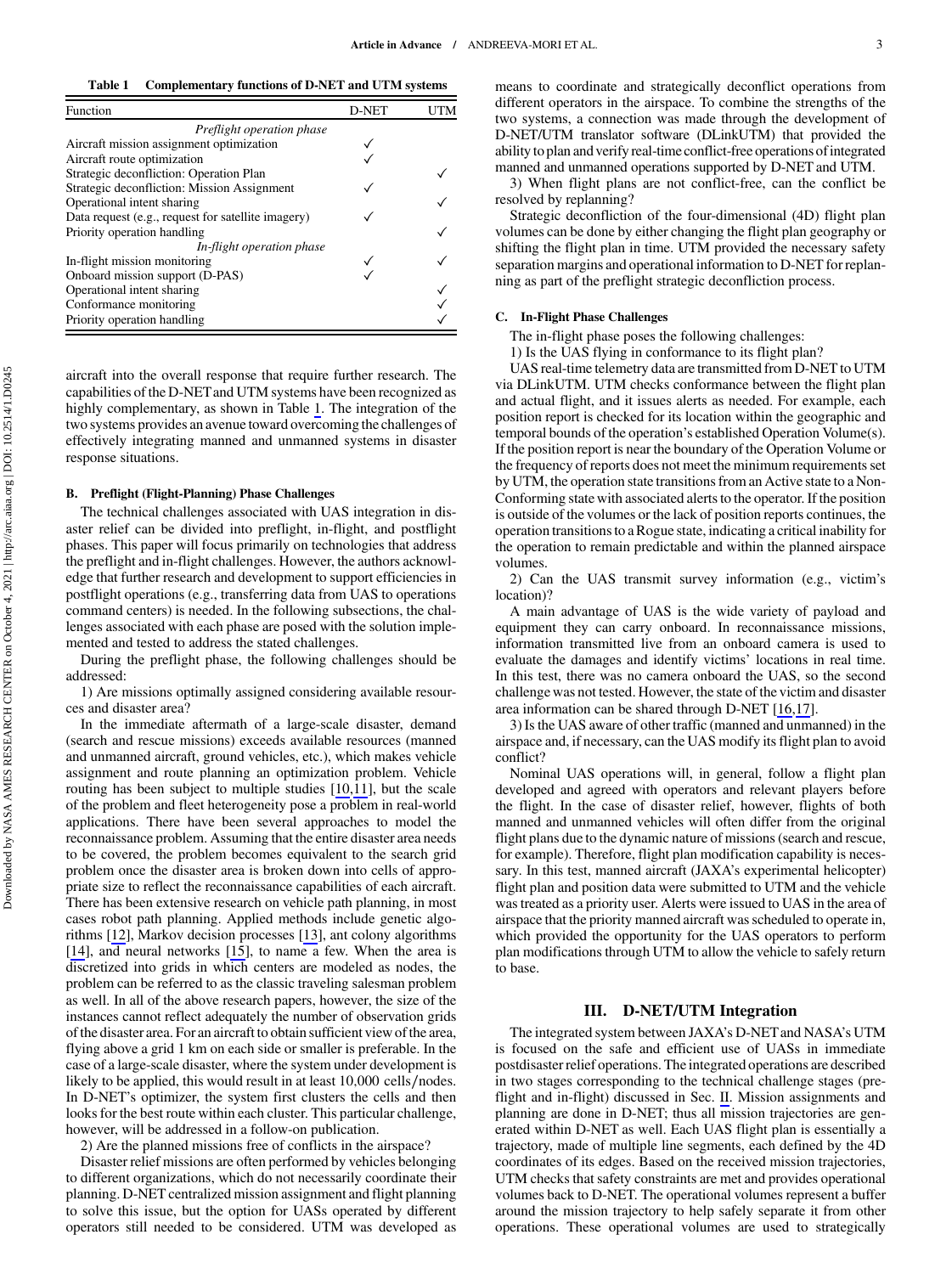deconflict with other operations before departure and are also used to monitor conformance of the aircraft during the flight. D-NET visualization tools used by the command centers and UAS operators were modified to include the operational volumes received from UTM. Note that UTM's operational volume generation logic is not communicated to D-NET, nor is the logic according to which missions are generated in D-NET conveyed to UTM. Both systems treat each other as black boxes, which makes the entire integration concept flexible to variations and valid even when either of the systems updates its internal algorithms.

However, helicopter operations are conducted under visual flight rules (VFRs), which often results in large deviations from the original flight plan that the pilots use only as a reference. Although UTM has been designed to support operations from rural to urban environments, much of the more recent focus has been on situations and use cases in which greater precision and control is expected of operators with more efficient use of the airspace. As a result, the operational volumes often observed are based on line-segmented flight plans that require more precise waypoint following capabilities, which were found to be too prescriptive for VFR operations such as those supporting disaster relief. To account for the large variability in flight paths based on visual cues observed from VFR disaster relief operations, the operation plans and associated volumes in UTM were given large buffers during the preflight planning for manned aircraft operating under VFR. To promote efficient use of the airspace, future research will explore more tactical and dynamic operation plan definitions with real-time modifications for manned VFR operations to reduce the conservative buffers needed in preflight planning.

The D-NET/UTM integration approach taken as part of this effort leveraged and adapted the existing capabilities of both systems. Therefore, helicopter VFR flights plans were submitted to UTM not as line segments, but as relatively large operational volumes to account for flight path variability. Additionally, current disaster relief practices prioritize manned over unmanned aircraft operations. In other words, even if there is an accepted or active UAS operation in a common area of airspace, the helicopter's mission needs to be given priority and have that prioritization communicated to others. To accurately model such practices, the helicopter's operation plan within UTM is assigned a priority status and its operation plan is prioritized over other UTM operations. During preflight planning or during an operation, if a priority user has an operation plan that conflicts with a planned or existing operation of lower priority, then the lower priority mission will be notified to modify their plans to resolve the conflict. UTM facilitates the verification of conflict-free operation plans and the notification of conflicts to all affected parties as part of its strategic deconfliction functionality. Operators with lower priority who plan missions that conflict with a priority user will be notified that UTM cannot accept their operation when the conflict exists with the priority user. The conceptual interaction between D-NET and UTM in the preflight stage is shown in the left panel of Fig. 2.

During the in-flight stage (Fig. 2, right panel), D-NET receives UAS and helicopter tracking data and converts the data for transmission to UTM in the appropriate format. As described previously, UTM uses aircraft positions to check the aircraft conformance relative to the operation volume(s) and issue alerts accordingly if the aircraft starts to deviate from the prescribed operation volume. Since operation volumes are deconflicted predeparture, safe separation is maintained if aircraft remain within their intended operation volumes. Notifications of nonconformance to operation volumes are shared with the operator in violation as well as the operations in nearby proximity for situation awareness. Performing strategic deconfliction in planning and monitoring conformance during the in-flight stages contributes to safe mission execution and provides much needed situation awareness for operators and response managers. UAS information (operational volumes and current position) is sent to the helicopter as well via a newly developed function of the already existing D-NET onboard mission support system [[17\]](#page-10-0). Further details on the initial architecture and overall concept of operations exploration can be found in [[3](#page-10-0)].

To advance the concept and address the challenges presented in Sec. [II](#page-0-0), an interface was developed between the D-NET and UTM systems, and data were exchanged between the two systems in real time. Although D-NET and UTM can both serve as portable systems, they were developed independently and not initially designed to exchange information with each other. To address this issue and enable integrated support for disaster relief in real time, translator software referred to as DLinkUTM was designed and developed to enable the exchange of information. Figure [3](#page-4-0) presents the architecture and information flow of the integrated D-NET/UTM system. All information exchanges between D-NET and UTM were established through DLinkUTM, which maintains concurrent connections to D-NET servers and UTM. The UTM system was hosted from servers at NASA Ames Research Center in California, whereas the D-NET system was hosted from the JAXA servers in Japan. The interface also provides information on the vehicle's ID (e.g., UAV1, UAV2, etc.), the UTM state of the operation (ACCEPTED for a flight plan been accepted by UTM, REJECTED, CANCELLED, etc.), the Globally Unique Flight Identifier (GUFI), and flight plan number for each vehicle.

D-NET/UTM integration required that UAS operational volumes be visible onboard the helicopter in real time. This was achieved by adding such functionality to the existing onboard D-NET mission support technology. D-NET's mission support tool is a fully portable system, consisting of a satellite transmission component, a digital antenna, and a touch-screen display which enables manual input on behalf of the operator onboard the helicopter (see Fig. [4](#page-4-0)). The touchscreen display allows the crew not only to confirm the position of other D-NET equipped manned aircraft in real time, but also to input

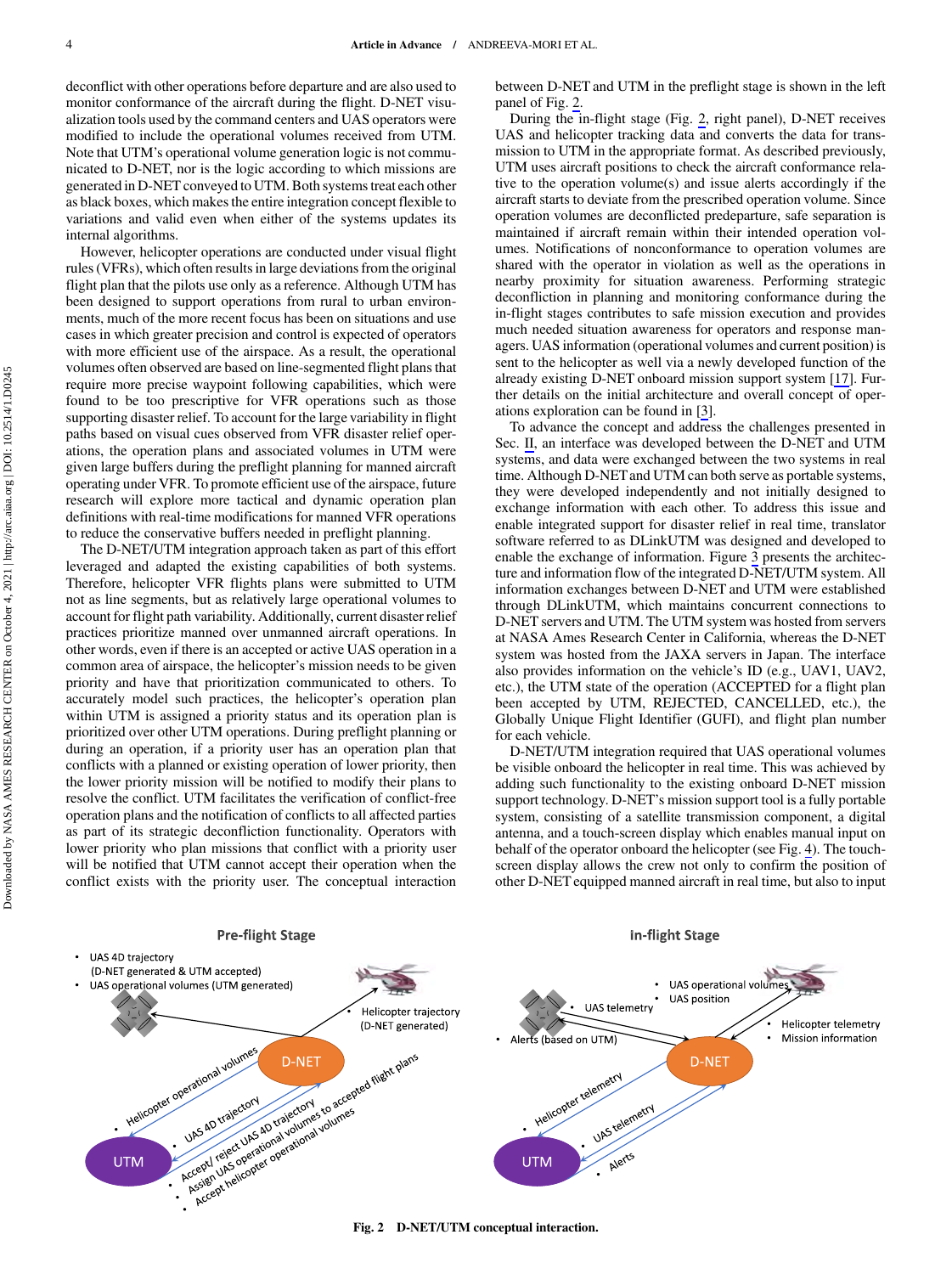<span id="page-4-0"></span>

Fig. 3 D-NET/UTM interface architecture.



Fig. 4 D-NET fully portable onboard mission support system.

data, such as disaster type or evacuee information, and send it to the ground support system. The interface has been developed considering pilot, doctor, and fire department personnel's feedback to assure usability and high efficiency.

## IV. Test Scenario

To test the integration of D-NETand UTM in a realistic and applied context, the following test scenario was developed. Following a major disaster event, UASs supported by UTM were assigned by D-NET to search the disaster area for evacuees. While performing the search and rescue operation, the UAS identifies a person in distress who is in need of assistance. The D-NET implementation on the UAS allows the identified person's whereabouts to be communicated to the command center where a manned helicopter is assigned to perform the rescue and extraction of the person in distress. The intended operation plan of the helicopter is communicated through UTM as a priority operation. In its response, the rescue helicopter enters the airspace where UAS are conducting ongoing operations. This causes a conflict in the intended operation of the rescue helicopter and the ongoing UAS operations in the area, which results in notifications through UTM to the UAS operators to deconflict their operation from the priority rescue helicopter. Through this communication, the helicopter is able to transverse the airspace without delay due to the other UAS giving them the "right of way," thus allowing quick extraction and transport of the person to a safe location. As part of this process, the UAS operations are made aware of the potential conflict and are able to replan their mission to ensure that their objectives are met without disrupting the high-priority rescue operation. In contrast to nominal operations, disaster response is very likely to have a manned aircraft (most often a medevac or rescue helicopter) enter low-altitude airspace that is approved for UAS operations. For all vehicles to operate safely, mission prioritization, planning, and execution become crucial. The scenario developed for this flight test provided the opportunity to test the capabilities of both systems (D-NET and UTM) with respect to these challenges.

## V. Flight Test

The primary goal of the flight test was to demonstrate that the integration of D-NET and UTM can enable the safe and efficient use of airspace by both manned and unmanned aircraft. The underlying objectives defined to achieve that goal were to connect the two remote systems (D-NET and UTM) in real time, prove out the validity of the mobility of the concept through remote system connections, provide real-time visualizations of flight and operations data for operator and command situation awareness, and demonstrate the benefit and applicability of UTM to the incorporation of UAS in disaster response efforts through data exchanges between D-NETand aircraft operators. To address these objectives, the scenario described in Sec. IV was formulated along with an associated flight test plan, shown in Fig. [5,](#page-5-0) which was successfully executed through the interaction between connected systems and operators as part of the large-scale Ehime Prefecture Disaster Drill conducted in 2018 [[18\]](#page-10-0).

The Ehime Prefecture in Japan has shown interest in using UAS for aerial observation of evacuation routes in the case of a disaster, specifically in the vicinity of the Ikata nuclear power plant. The large-scale disaster drill conducted on October 12, 2018, and coordinated by the Ehime Prefectural Government included 77 organizations and more than 7000 participants. The event focused on reconnaissance and evacuation procedures in the event of a nuclear power plant accident. D-NET's flight test represented a single mission in the broader large-scale disaster drill and was composed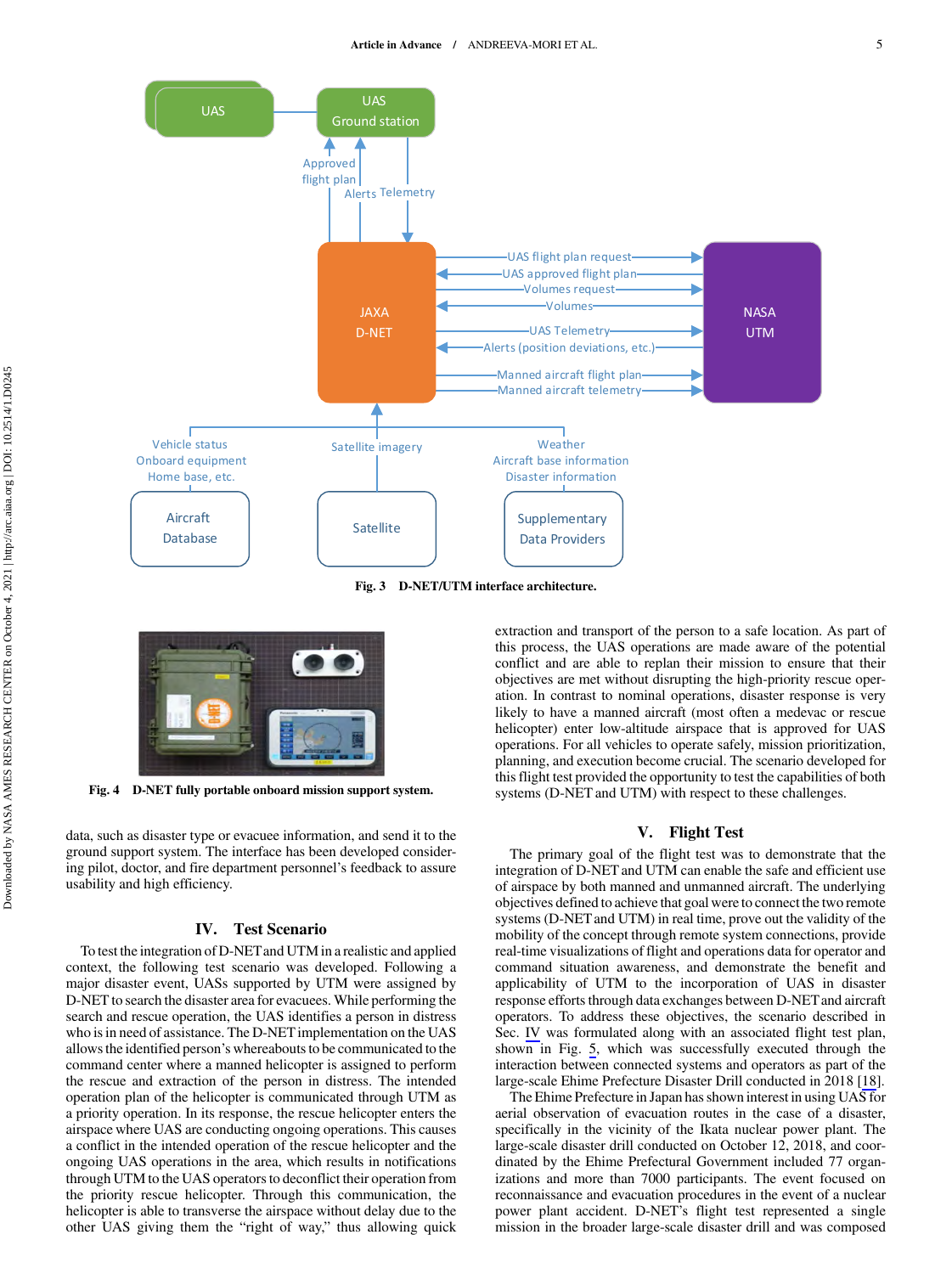<span id="page-5-0"></span>



of a UAS flight crew located at a UAS test site near the city of Yawatahama, a mission support team in the command center in Matsuyama where the command center headquarters were located, and a helicopter flight crew dispatching from the Matsuyama Airport. Multiple flights were planned throughout the day involving a helicopter to dispatch from Matsuyama airport and fly southwest along the coastline and through the UAS test range near Yawatahama. The scenario, as described in Sec. [IV,](#page-4-0) initiated interactions between the operations of the manned and unmanned aircraft at the Yawatahama UAS test location. The UAS used in the flight test was an enRoute QC730 quadrotor [\[19](#page-10-0)]. However, due to strong gusting winds sustained above 10 m∕s at the Yawatahama test site, the UAS was unable to safely operate on the day of the disaster drill. High winds can produce instability for small UAS platforms that may result in unplanned landing which can cause risk to humans and property. The high winds had no impact on the helicopter operations. Because of the high winds, the UAS operations were simulated using the software in the loop (SITL) flight simulator that is part of the Mission Planner ground control station. These simulated operations used the same flight paths as the physical aircraft and model the expected vehicle behavior of the UAS. Furthermore, the simulated UAS still produced the expected interactions between the UAS and manned aircraft. Given that the high gusting winds would have significantly impacted the UAS flight performance but had minimal impact on the helicopter performance, the results of using the simulated UAS more closely represented an operation under a minimal wind condition. The manned aircraft was JAXA's experimental helicopter BK117 C-2 [\[20](#page-10-0)]. It can carry up to eight people (two crew and six passengers), but in this flight test, three personnel were onboard the aircraft: two flight crew and one researcher. The helicopter was able to fly, and its flight plans and positioning data were successfully transmitted to UTM via D-NET. As part of the qualitative data collection, questionnaires and interviews were conducted with the disaster relief personnel, UAS pilots, and helicopter pilots to provide insight on the usability of the technology to support disaster response operations. On the day of the disaster drill, two series of flight tests were conducted: one in the morning and one in the afternoon. The flight tests were followed by crew debriefs and questionnaires to capture qualitative data. Both flight series followed the same scenario and flight plan as shown in Fig. 5. Three vehicles performing one flight each were involved in the D-NET/UTM integration. For each flight, a plan was submitted from D-NET to UTM (see Fig. 6) during the preflight phase. The UAS operator created their flight plan through D-NET, which was then submitted to UTM to check against known airspace constraints (e.g., conflicting operations, flight restrictions, etc.). UTM reported a rejection of submitted operation plans if conflicts in the form of overlapping operation volumes (in time and space) were found between the proposed flight and other operators' existing plans or known airspace constraints. When the submitted plan did not conflict geographically and temporally with any previously submitted



Fig. 6 Flight plan acceptance flow.



Fig. 7 Flight test site and operational areas.

operations, it was approved and transitioned to an ACCEPTED state. However, if a conflict was detected, the plan acceptance depended on the priority of the planned operation. Under this flight scenario, the manned aircraft was treated as a priority vehicle, so even though its flight plan was in conflict with the flight operation of the first unmanned aircraft already airborne, the helicopter's flight plan was accepted and an alert was issued to the unmanned vehicle to clear the airspace. Therefore, the flight test allowed for verification of each of the flight plan acceptance scenario, alert generation, and flight plan modification. The flight test site and operational areas of the UAS and the manned aircraft are shown in Fig. 7.

## A. Test Setup

In support of the flight test, several teams of personnel across multiple locations were involved in supporting different aspects of the operation. In Japan, two teams were on station: one team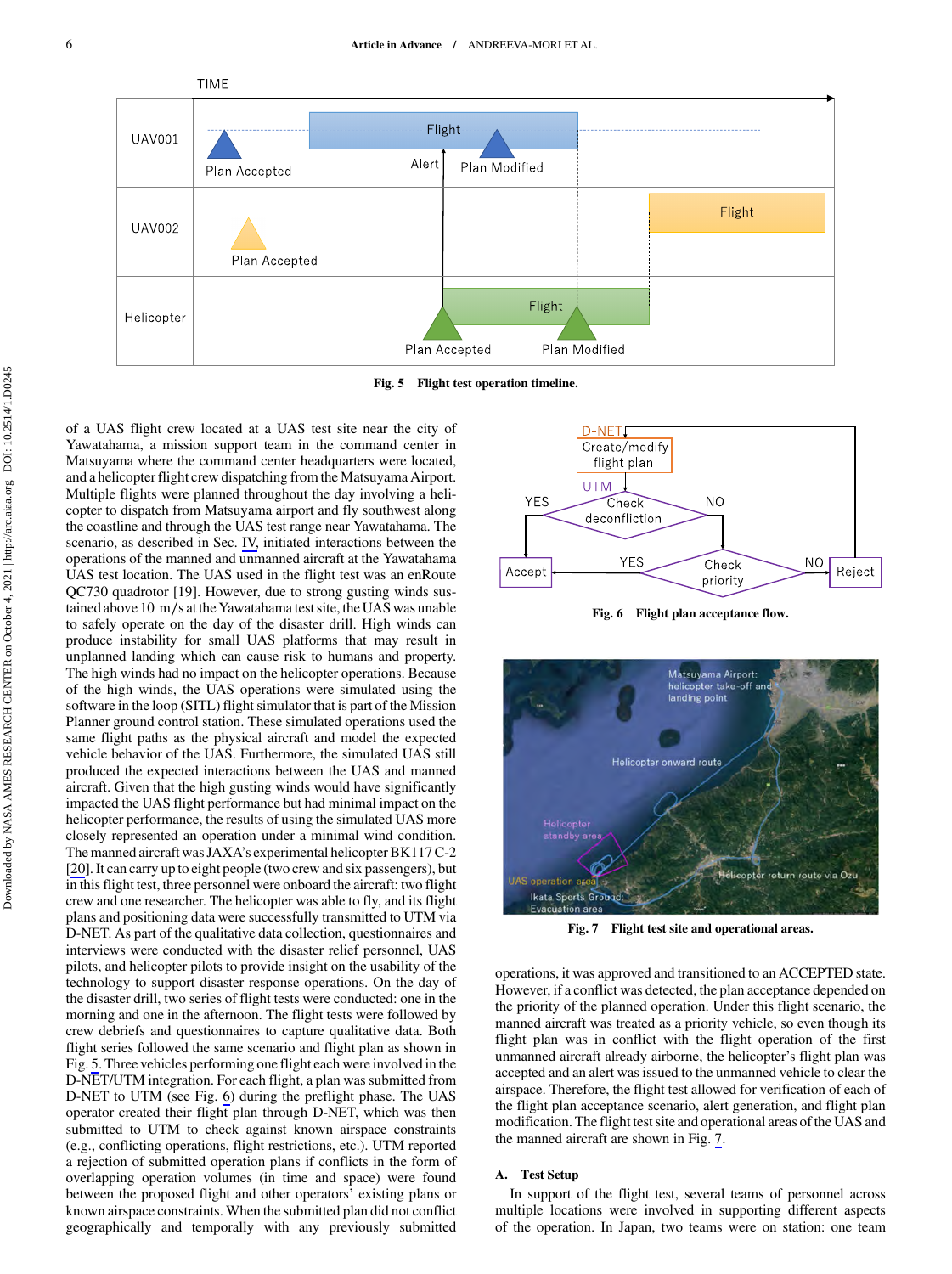was located at the disaster drill's dedicated Operations Center in Matsuyama City, Ehime Prefecture, and another team located at a UAS test site along the peninsula near Yawatahama. The team at the Operations Center consisted of JAXA and NASA researchers along with technical staff that monitored the simulated disaster situation



Fig. 8 D-NET and UTM interfaces used by researchers in the Operations Center.



Fig. 9 Crewmember of the flight team at the UAS site.

occurring across the disaster drill and interfaced with the D-NET and UTM systems. Information exchanges with the respective systems were managed from the Operations Center, and operational situation awareness was maintained through monitoring data in real time via various interfaces (Fig. 8). The research team located along the peninsula near Yawatahama included JAXA and NASA researchers accompanied by a UAS flight crew and UAS aircraft. The role of the research team and flight crew at the UAS test site was to conduct live UAS flight operations in support of a coordinated disaster response effort (Fig. 9). A third research team was located at NASA Ames Research Center in California within the Airspace Operations Laboratory (Fig. 10). This research team consisted of NASA researchers, engineers, and systems administrators who monitored the test remotely through visualizations of the UTM data exchanges as well as coordinated communications with the teams in Japan. Position updates of operations, operational state, and their management within the UTM system were shown in real time on multiple displays, as shown in Fig. 8. The health of the UTM system, data collection, weather in Japan, and system connectivity were also monitored from the Airspace Operations Laboratory during the test to ensure continuous connectivity and proper functioning of the UTM system. There was also the helicopter crew that performed the live manned flight and enabled the interaction with UAS supported through UTM.

#### B. Preflight (Flight-Planning) Phase

At the beginning of the test, D-NET was connected to NASA's UAS Service Supplier (USS) through DLinkUTM. D-NET provided flight plans consisting of 4D line segments to UTM through DLinkUTM. Each segment of a flight plan was defined by a lateral component consisting of two waypoints' lateral coordinates, minimum and maximum altitude (0 and 492 ft, respectively, for all segments) allowed for the flight, and beginning and end times for each segment. The time allocated to each segment was calculated assuming a ground speed of approximately 6 kt and adding a buffer of 10 min to reflect the uncertainties of live operations. Each flight plan was associated with a unique identifier that was used to correlate position information, flight plans, operation state, and messaging to a specific operation. During the flight test, the flight plan associated with an operator with the callsign UAV1 was sent to UTM, which confirmed that there were no conflicting flights in the same airspace and sent an ACCEPTED message with associated operational volumes (safety separation buffer around the flight plan) for each flight segment. A globally unique flight identifier (GUFI) was assigned to the first operation of UAV1 by UTM to correlate all state data with this operation. The lateral trajectory planned for UAV1 is depicted in Fig. [11](#page-7-0). This operation consisted of five waypoints defining seven operational flight segments. Note that the geographies of segment 1 (connecting waypoints 1 and 2) and segment 2 (connecting waypoints 2 and 3) are the same as those of segment 6 and 7, but the flight direction is different. D-NET submitted a flight plan defined by line



Fig. 10 Airspace Operations Laboratory at NASA Ames Research Center.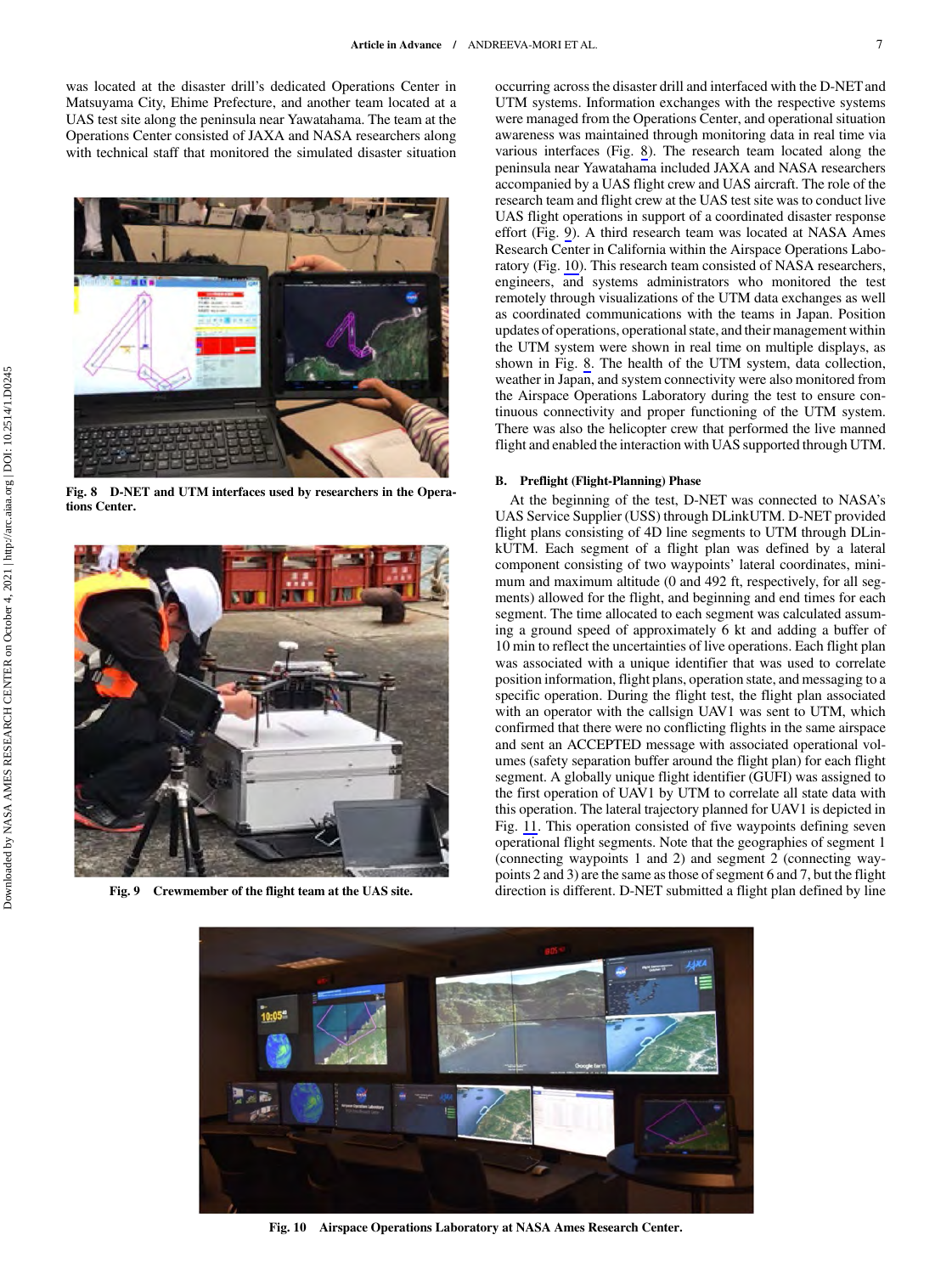<span id="page-7-0"></span>

Fig. 11 UAV1 original flight plan and operation volumes.

segments (shown in white) and UTM applied additional buffers (shown in magenta and orange) to the submitted geographies to account for potential uncertainties. Shortly after the acceptance of UAV1's operation, a flight plan was submitted by another operator with the callsign UAV2. The UAV2 operator's flight plan was submitted to UTM via DLinkUTM but partially overlapped with the accepted operation from UAV1 and therefore was rejected due to the conflict. To address the conflict, the flight plan for the UAV2 operation was manually deconflicted by shifting the start and end time of the operation. For the experiment, the time shifting was done manually but later D-NET capabilities not tested in this flight test include automatic preplanning using spatial and temporal modification to support deconfliction. Following the manual time shift, the UAV2 operator's newly generated flight plan was then submitted to UTM and accepted. The flight plan submission, deconfliction, and acceptance addressed the preflight challenges discussed in Sec. [II](#page-0-0). Typically, the coordination to deconflict operations occurs at the beginning of a day of the operation and is static throughout the day unless changes are needed, which often require lengthy manual radio communication. Using UTM and D-NET cut the coordination times between operators and dispatch to seconds (it took only 42 s for the modified plan of UAV2 to be accepted) and enabled more rapid on-demand changes to operations planning. Once the flight plan of UAV2 was accepted, the dispatchers at the operation centers knew what time the search over the target areas would be completed, thus allowing them to plan accordingly for other missions. Furthermore, the time between flight time submission and UTM's response showed that both systems can communicate in real time with minimum delay.

#### C. In-Flight Phase

In accordance to its flight plan accepted by UTM, UAV1 could take off no earlier than 09:10:00 JST and complete the first leg of the mission between waypoint 1 and waypoint 2 no later than 09:20:33 JST. Once preflight preparation was complete and the operator was ready for takeoff, they issued an "ALL CLEAR" message through D-NET to UTM to set the operation into an activated state. To emulate the expected spatial distribution of UAS operators during a disaster response event, the UAS Ground control stations were in two different locations during the disaster event using D-NET over cellular connection. As weather conditions during the disaster drill restricted the flight of the UAS, the ground control stations were used to simulate the UAS aircraft operations. In addition to UTM providing strategic deconfliction during the preflight phase, position information from live and simulated aircraft were also provided to UTM during the in-flight phase to monitor conformance to the operation plan buffers around the flight plan. In instances where an aircraft deviates outside the operation plan, UTM will issue an alert to the aircraft operator in violation and will also issue a notification to other operators in the proximity for awareness of potential conflicts with a nonconforming operation. Once the UAV1 operation state became ACTIVE, position information was sent via DLinkUTM at 1 s intervals to UTM for conformance monitoring. D-NET and UTM user interfaces depicted information on moving maps containing multiple operations with different UAS operators that was available to the Operations Center engineers in Ehime and researchers in the Airspace Operations Laboratory facility in California. Both systems could successfully communicate with one another despite their different geographic locations. The accessibility of operation information is extremely beneficial in disaster response events where Operations Centers, dispatch, manned operations, and unmanned operations often are not centrally located. Information can be distributed in real time and available to those who need it to plan operations and response actions based on the timely information. Furthermore, the accessibility of operation data also allows for more adaptive responses to ever-changing conditions due to the disaster, which supports more efficient management of resources.

According to the scenario, UAV1 discovered a person in need of rescue and relayed that information to D-NET. The victim's location was then communicated to the manned aircraft, JAXA's experimental helicopter JA21RH, to plan an extraction operation. Through a D-NET relay, the UAVoperational volume information was available to the onboard mission support system and shown to the helicopter flight crew, as seen in Fig. 12. The helicopter flight crew was therefore aware of the UAV operation plan. This contributed to the pilot's situation awareness with respect to potential impacts on the operation.

Using the D-NET onboard mission support system, a request was issued by the helicopter flight crew at 09:15:56 JST to the UAV1 crew to clear the airspace. To facilitate this request, existing capabilities in UTM were adapted to consider a manned aircraft as a priority user. This status allowed for the operation plans issued for the manned aircraft to have priority over all other UAVoperators with conflicting operations. Typically, manned helicopter operations are conducted under visual flight rules (VFR) often using visual reference to guide their flight. However, for the purposes of this flight test, operational 4D volumes analogous to those used by the UAV operators were submitted to UTM. Given the intended helicopter flight path, operation volumes were defined with large buffers to account for expected deviations due to expected behavior of flight crews following visual references. The volumes submitted only covered the portion of JA21RH's flight in the proximity of the UAV's area, but a later flight included operation volumes that covered the entirety of the helicopter's flight path to the rescue site. JA21RH departed from Matsuyama Airport located approximately 50 km away from the UAV flight zone. JA21RH provided position information to UTM via D-NET and was in an ACTIVE state as it entered the operation volumes about 10 km away from the UAV flight zone. Meanwhile, the helicopter operation was monitored for conformance with real-time status available for situation awareness at the Operations Center and for other nearby operators. JA21RH's operational volumes overlapped with the operation volume of UAV1 that was already accepted by UTM. The UTM system implemented a first-come, first-served policy to manage airspace use for commercial UAS operators that typically have equitable rights to airspace access. However, as stated previously, the prioritization of operations exists in disaster response situations and is an important aspect to maintain as new systems and concepts are introduced. For the scenario, evacuating a victim using a helicopter holds



Fig. 12 Onboard D-NET portable system view. UAV area is shown in yellow, and the present helicopter position is shown by the red arrow.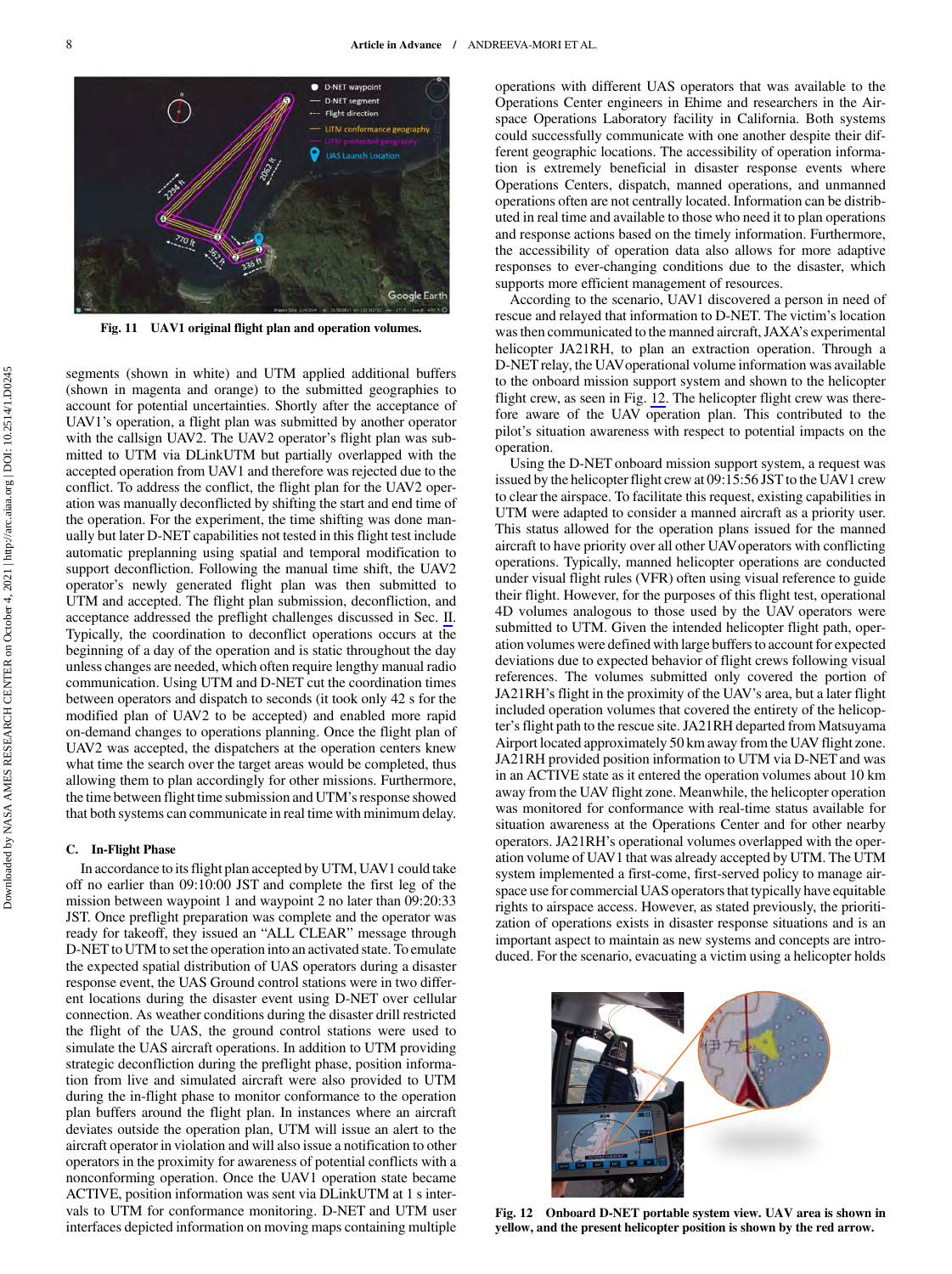priority to other surveillance or reconnaissance UAS operations. Therefore, the helicopter flight plan Flight plan 003001\_1 was sent from D-NET to UTM as a priority user and was accepted by UTM regardless of conflicting operation (Helicopter: Plan Accepted in Fig. [5](#page-5-0)). The telemetry of the helicopter, which was transmitted through D-NET's onboard mission support to D-NET on the ground, was then relayed to UTM. Position reports from the helicopter to D-NETwere available every 20 s since the transmission is established through satellite connection. Faster position reporting frequencies were technically possible, but, due to prohibitive costs, it was determined that 20 s updates were sufficient for the purposes of this test. Given that position reports are typically expected at higher frequencies within UTM, the DLinkUTM used a zero-order hold to maintain the most recent position report at the expected UTM frequency until an update was received from the helicopter. Upon receiving the flight plan of the priority user JA21RH, UTM issued an alert through D-NET to the UAV1 operator to notify them that the UAV1 operation must clear the airspace due to a priority operation (Fig. 13 left panel). D-NET then created a new flight plan for the UAV1 to return to base. The modified flight plan included only the current segment and the future segments necessary for the return flight. Given that UAV1 was currently aloft, the operation plan modification considered the aircraft's current flight segment between waypoint 3 and waypoint 4 when building the return to base revised operation. After it was determined by UTM that no conflict existed with the priority operation, the revised operation was accepted and the vehicle could then initiate a safe return to base (Fig. 13 [right panel] and Fig. 14). After the simulated UAV landed, the UAVoperators notified the Operations Center via the cellular network that the UAV had safely touched down. To indicate that the operation was complete, the DLinkUTM sent a CLOSED message to UTM, which indicated to all stakeholders that the operation was closed. Once the airspace was clear of potential conflicts with UAVs, the area of airspace needed to accommodate the JA21RH operation volumes, including the airspace previously assigned to UAV1, was available for the helicopter to complete its rescue mission of the victim. The flight tests at the disaster drill did not include an actual landing of the helicopter as the experiment was primarily focused on airspace interaction between the manned and unmanned operations; so the helicopter conducted an overflight of the UAV airspace on its way to a simulated landing and subsequent return to base. Once JA21RH left the UAVairspace and concluded its operation, the mission was closed and the airspace was available for use by other operations. The original scenario included testing of the simulated UAV2 as well. However, because UAV1 flights were substituted by simulations due to bad weather, the UAV2 simulations were not conducted.

## VI. Flight Test Results and Analysis

The detailed scenario that was developed allowed for multiple D-NET and UTM capabilities to be tested in a realistic disaster recovery environment. The flight test primarily looked at the interactions between the UAS operator, helicopter operator, and the D-NET and UTM systems. The test was intended to inform how



Fig. 13 UAV1 was sent an alert informing of priority user in the same airspace.



Fig. 14 Helicopter's operational volume, location, and UAV1 modified flight plan.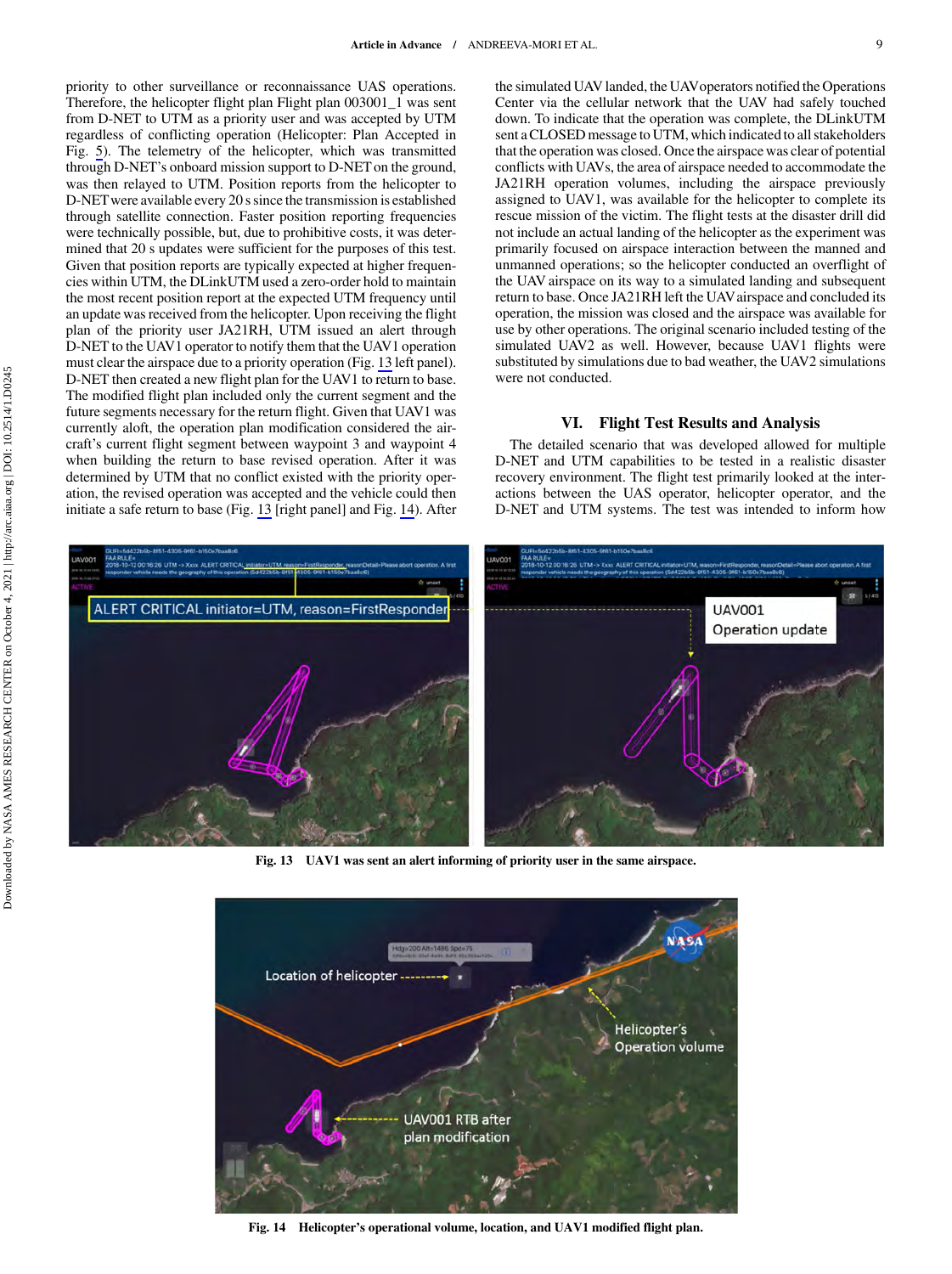Table 2 Number of information exchanges throughout preparation and testing

| Information exchange | Count |
|----------------------|-------|
| Operations           | 117   |
| UTM messages         | 363   |
| Positions            | 5364  |
|                      |       |

UAS can be integrated safely into the disaster response aircraft operation workflow using mission planning and airspace management automation technologies. It was evident that before aircraft departure, the timeliness of sharing information was a clear improvement upon existing workflows. The raised awareness of existing and planned operations allowed UAVoperators, helicopter operators, and the Operations Center to have visibility into the intent of other missions, and when these missions are expected to start and end to facilitate more efficient strategic planning. The test illustrated that when communication means were available, such as the cellular network, the operational data of others were useful in supporting deconfliction with planned and existing operations. Future work should focus on degraded or intermittent communication over the cellular network, and alternative means of communications in the event the cellular network is not available. Establishing prioritization using type of vehicles (manned or unmanned) was effective in providing notification of the need for priority airspace use in the testing environment. However, different operations (manned or unmanned) may have different priorities at different times. Future work should explore establishing levels of priority in a disaster response operation, using mission planning tools such as D-NET to specify prioritization, and codifying the "right of way" rules according to levels of priority in UTM. Establishing these rules would also need to address how operators should facilitate negotiation of airspace use in the event that two or more operations are in conflict at the same priority level.

During the in-flight phase, communication between D-NET and UTM was effective in providing sufficient and timely information exchange for disaster recovery support. As shown in Table 2, throughout preparation and testing, 117 operations were submitted from D-NET to UTM. A total of 363 messages were exchanged between both systems through DLinkUTM. The number of positions reports submitted was 5364, as most operation exchanges were meant to test flight planning capabilities and thus did not include position reports. Therefore, there was a high number of canceled operations, as seen in Fig. 15. The data that were exchanged between systems were expected given the interactions that were occurring during the scenario. In particular, all expected messages were received from the UTM system, relayed appropriately through DLinkUTM to the D-NET system, and displayed to the aircraft operators. Flight planning is crucial for efficient disaster relief, and this collaborative test demonstrated that UTM and D-NET can be used for both strategic and tactical planning. The immediate response from UTM, the ability

 $70$ 60 Message Counts  $50$ 40 30 20 10  $\overline{a}$ UPORTE SUCCESS Noncomonwine UPDATE FALL Acmyleted Roguecosco REVECTED CANVELLO CLOSED Accepted ROGUE

Fig. 15 Operation statistics (preparation and testing).

Table 3 Message types and counts observed across preparation and testing

| Message category | Count |
|------------------|-------|
| <b>INFORM</b>    | 203   |
| <b>INTENT</b>    | 81    |
| ALERT            | 79    |

to replan operations using D-NET, and a common operating picture shared by all the relevant users enabled a more adaptive response to changes occurring due to an evolving disaster response. Throughout preparation and testing, 79 alerts were sent to D-NET (Table 3). These alerts contributed to safe mission execution and proved that both systems are complementary. Future work should focus on the optimization of replanning operations and evaluating the impact of asynchronous information exchange and the time delay due to increased density of operations.

In addition to evaluation of the effectiveness of the data information exchange, feedback from pilots and disaster relief personnel was also obtained to gain qualitative insight into the usability of the technology to support disaster response. Feedback from the helicopter test pilot, who has over 22 years of disaster response experience, supported the concept of operation volumes assigned to manned VFR flights. It was indicated that a typical disaster response pilot would spend about 80% of the flight time looking out of the cockpit window, so it would be impractical to constantly look at the assigned volume(s) on a display. The display of operational volumes on a supplementary screen such as D-NET's mission support system or on a set of paper instructions that might require significant head-down time could be a potential limitation to the implementation of this technology. However, the pilot indicated that they have sufficient awareness of their position during operations. So, in most cases, occasional checks of their relative position with respect to their assigned volume would be sufficient. The pilot's recommendation was to incorporate heuristic landmarks (e.g., rivers, highways, railways), rather than arbitrary latitude/longitude polygons, in the processes of establishing manned aircraft operation volumes. Future work is needed to assess more automated replanning and human factors assessments around how information can be provided to a pilot in an effective way that does not distract from their existing tasks and provide information in intuitive ways corresponding to geographic references rather than flight paths.

With respect to UAS flying in adjacent airspace, the pilots said that they prefer to be alerted to the presence of UAS at distances within 3–5 km (3–5 min) before a predicted conflict. These distances would allow for approximately 5 min of lead time that would assure that the pilot has sufficient time to plan his/her actions in case a conflict occurs. Regardless of UAS behavior, the pilot will take actions to avoid encounter no later than 1 min before the predicted collision. Assuming that the pilot can look at D-NET's mission support tool onboard, he/she will use D-NET/UTM information along with visual confirmation to identify the position of the UAS. The pilots reported that during all disaster response mission stages (preflight and during flight), they would need information on planned and active UAS missions. In flight, in particular, knowing UAS location and mission type would further aid their awareness and decision making. In disaster response, knowing the UAS mission type helps the helicopter pilot predict the UAS intended mission and expected behavior. A disaster relief pilot is likely to be sufficiently trained in order to leverage the skills needed to be reactive in changing environments, and the information provided from D-NET/UTM would aid his/her ability to assess the current operational state and predict the level of risk at a future state. It is well understood that given their size, UAS are often difficult to visually acquire from a cockpit. Therefore, even if a pilot was aware of a UAS in the vicinity, the search for the UAS would still take away from the existing tasks of the mission. The D-NET/UTM tools can help a pilot reduce the search time necessary for locating the UAS given the operation information provided through the D-NET/UTM technology.